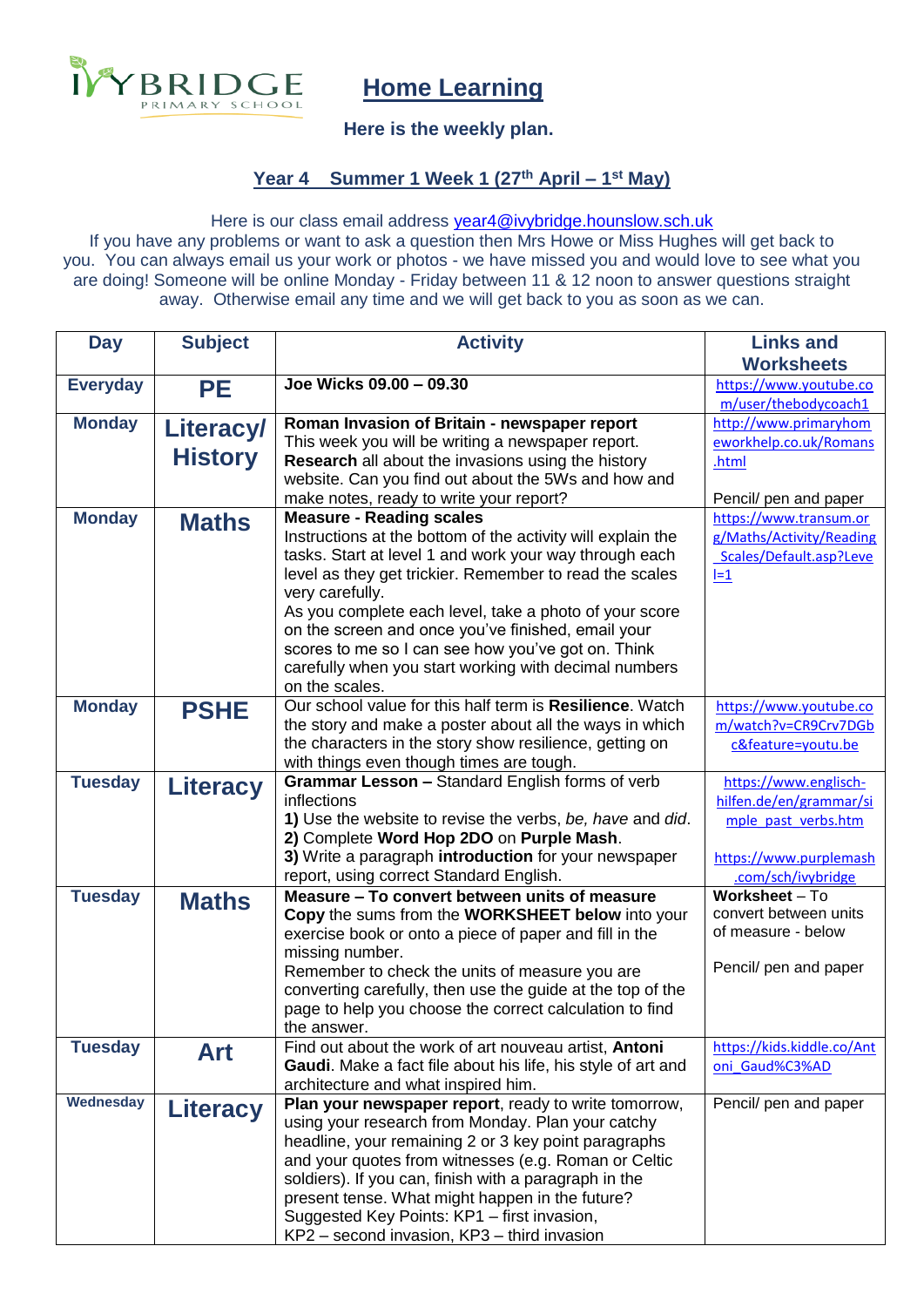| <b>Wednesday</b> | <b>Maths</b>    | <b>Measure - Perimeter</b>                                                                                       | https://www.mymaths.co                   |
|------------------|-----------------|------------------------------------------------------------------------------------------------------------------|------------------------------------------|
|                  |                 | Login to MyMaths and complete the lesson and the                                                                 | uk/                                      |
|                  |                 | homework task titled, Introducing Perimeter.                                                                     |                                          |
|                  |                 | 1) Try the lesson                                                                                                |                                          |
|                  |                 | 2) Complete the homework                                                                                         |                                          |
| <b>Wednesday</b> | <b>PSHE</b>     | <b>Work and Money</b>                                                                                            | Pencil/ pen and paper                    |
|                  |                 | 1) Write a list of all the things you will need when you're                                                      |                                          |
|                  |                 | older.                                                                                                           |                                          |
|                  |                 | 2) Draw a table with two columns: Paid Jobs and Unpaid                                                           |                                          |
|                  |                 | Jobs. Find out about different types of jobs and put them                                                        |                                          |
|                  |                 | in the correct column (aim for at least 5 in each column).                                                       |                                          |
|                  |                 | 3) For each Paid Job, can you research roughly how                                                               |                                          |
|                  |                 | much each pays then number the jobs from best paid (1)                                                           |                                          |
|                  |                 | to lowest paid.                                                                                                  |                                          |
|                  |                 | 4) Think about 2 or 3 jobs you might like to do when                                                             |                                          |
|                  |                 | you're older. Can you describe each of those jobs in a                                                           |                                          |
|                  |                 | paragraph?                                                                                                       |                                          |
| <b>Thursday</b>  | <b>Literacy</b> | Write your newspaper report using your research and                                                              | https://www.purplemash                   |
|                  |                 | plan. Complete the 2DO Roman Invasion Newspaper                                                                  | .com/sch/ivybridge                       |
|                  |                 | on Purple Mash. Use the prompts on the screen to                                                                 |                                          |
|                  |                 | remind you of the features of writing to include.<br>Measure - Area                                              |                                          |
| <b>Thursday</b>  | <b>Maths</b>    | Login to MyMaths and complete the lesson and the                                                                 | https://www.mymaths.co                   |
|                  |                 | homework task titled, Introducing Area.                                                                          | <u>.uk/</u>                              |
|                  |                 | 1) Try the lesson                                                                                                |                                          |
|                  |                 | 2) Complete the homework                                                                                         |                                          |
| <b>Thursday</b>  |                 | What is peace? Can you describe what it means to                                                                 | Pencil/ pen and paper                    |
|                  | <b>RE</b>       | you? Look up a definition in a dictionary or online.                                                             |                                          |
|                  |                 | Research different symbols of peace, draw them and                                                               |                                          |
|                  |                 | write next to each one what it means. Aim to find at least                                                       |                                          |
|                  |                 | 5.                                                                                                               |                                          |
| <b>Friday</b>    | <b>Literacy</b> | Edit your newspaper report. Use a different coloured                                                             | https://www.purplemash                   |
|                  |                 | font colour (preferably GREEN). Read your work aloud                                                             | .com/sch/ivybridge                       |
|                  |                 | with someone else. Check it makes sense, check your                                                              |                                          |
|                  |                 | punctuation, spellings and vocabulary.                                                                           |                                          |
| <b>Friday</b>    | <b>Maths</b>    | Arithmetic - Column method addition 4 digit + 4 digit                                                            | Worksheet - Step 8                       |
|                  |                 | Copy the sums from the BIG MATHS Step 8 sheet                                                                    | <b>Addition Column</b>                   |
|                  |                 | below into your exercise book or onto a piece of paper                                                           | Method - below                           |
|                  |                 | and complete using column method.                                                                                |                                          |
|                  |                 | Remember to draw a place value grid to help you when                                                             | Pencil and paper                         |
|                  |                 | writing out each sum. Can you check you work using the                                                           |                                          |
|                  |                 | inverse operation?                                                                                               |                                          |
| <b>Friday</b>    | <b>ICT</b>      | Animation is a 'process by which we see still pictures                                                           | https://www.youtube.co                   |
|                  |                 | move'.                                                                                                           | m/watch?v=hxf-UHuGobl                    |
|                  |                 | 1) Watch the video of the first Mickey Mouse animation,<br>known as 'stop motion' picture. This is what you will |                                          |
|                  |                 | make.                                                                                                            | https://www.youtube.co<br>m/watch?v=Njl- |
|                  |                 | 2) Watch the video then create your own paper flip book.                                                         |                                          |
|                  |                 | 3) On Purple Mash, open the 2DO, 2Animate and                                                                    | uqnmBGA<br>Pencil/ pen and paper         |
|                  |                 | follow the instructions to create your own animations like                                                       |                                          |
|                  |                 | this one. <b>PRI PRI PRI PRIMARY</b>                                                                             | https://www.purplemash                   |
|                  |                 |                                                                                                                  | .com/sch/ivybridge                       |

| Weblinks                                         |                                                         |  |  |  |
|--------------------------------------------------|---------------------------------------------------------|--|--|--|
| https://www.bbc.co.uk/bitesize                   | https://login.mathletics.com/                           |  |  |  |
| https://www.thenational.academy/online-classroom | http://www.primaryhomeworkhelp.co.uk/history/index.html |  |  |  |
| https://www.purplemash.com/sch/ivybridge         | https://www.ducksters.com/                              |  |  |  |
| https://ukhosted53.renlearn.co.uk/1954656/       | https://www.topmarks.co.uk/                             |  |  |  |
| https://www.mymaths.co.uk/                       |                                                         |  |  |  |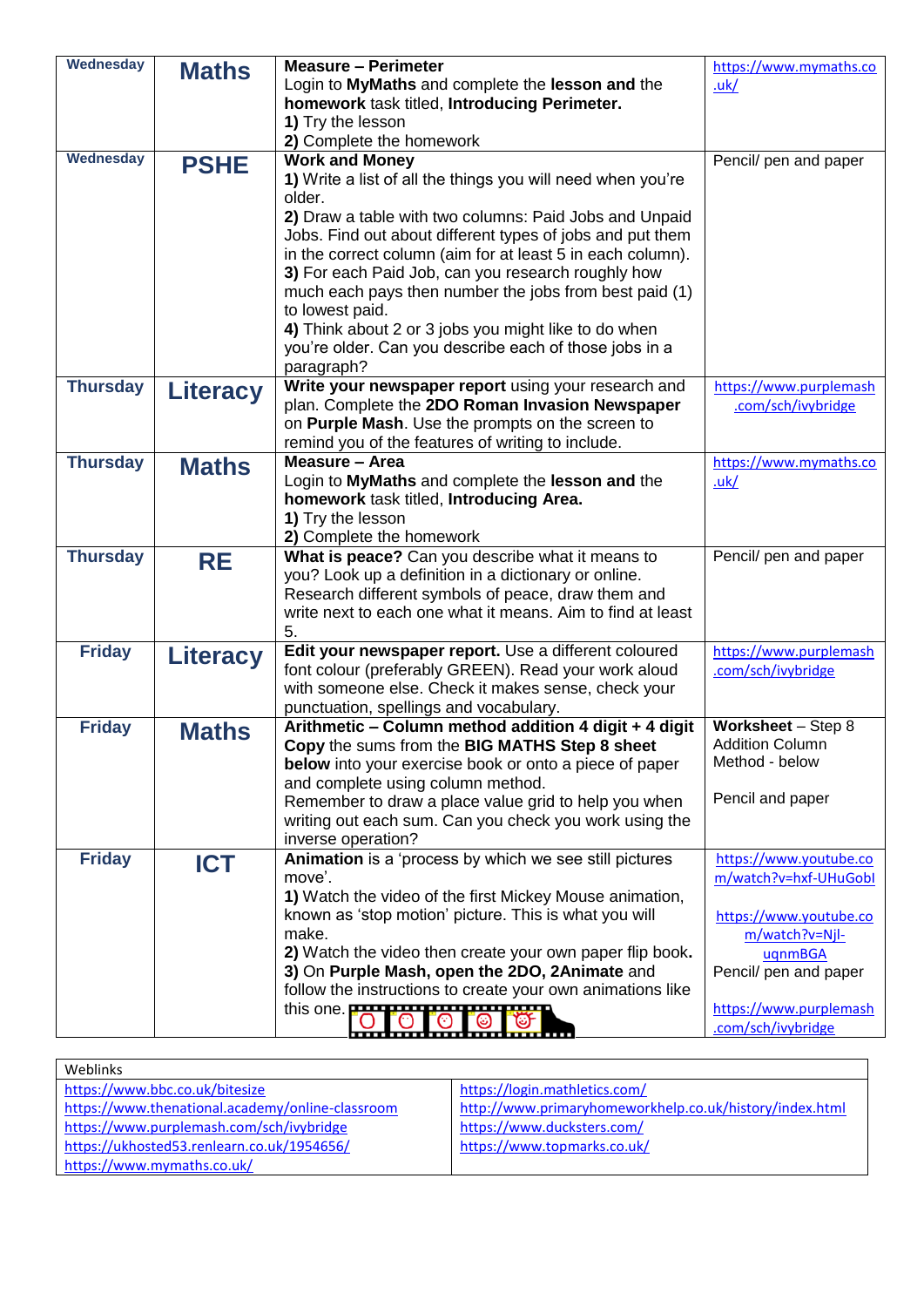## **Tuesday Maths**

To convert between units of measure. (for example, kilometre to metre, hour to minute).

| $1000ml = 1L$                                                                         | $1000g = 1 kg$                    | $1000m = 1 km$     |  |  |  |  |  |
|---------------------------------------------------------------------------------------|-----------------------------------|--------------------|--|--|--|--|--|
| Remember: to convert ml to L or kg to g or km to m, we multiply by 100                |                                   |                    |  |  |  |  |  |
| : to convert L to ml or g to kg or m to km, we divide by 1000                         |                                   |                    |  |  |  |  |  |
| $10mm = 1cm$                                                                          | $1000$ mm = 1 m                   | $100cm = 1m$       |  |  |  |  |  |
| Remember: to convert mm to cm we divide by 10. To convert cm to mm we multiply by 10. |                                   |                    |  |  |  |  |  |
| : to convert mm to m we divide by 1000. To convert m to mm we multiply by 10.         |                                   |                    |  |  |  |  |  |
| : the convertion to m we divide by 100. To convert m to cm we multiply by 100.        |                                   |                    |  |  |  |  |  |
| $60$ secs = 1 $min$                                                                   | $60 \text{mins} = 1 \text{ hour}$ | 24 hours = $1$ day |  |  |  |  |  |

### Task 1



### Task 2

1.  $2.3L =$  ml  $6.8.4L =$  ml 

### Challenge



- 
- 3. 3 days = hours
- 
-